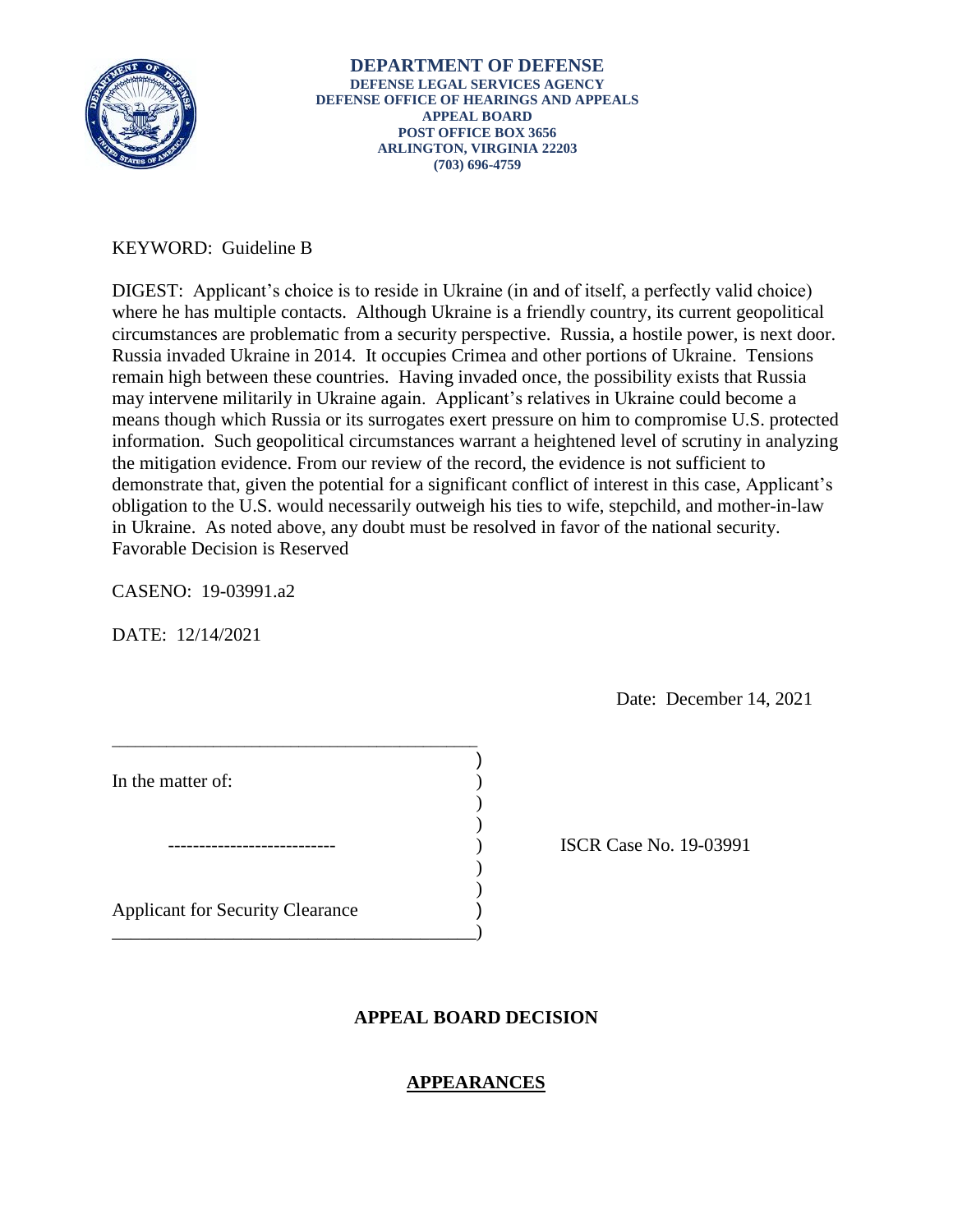#### **FOR GOVERNMENT**

Andrea M. Corrales, Esq., Department Counsel

### **FOR APPLICANT**  *Pro se*

 The Department of Defense (DoD) declined to grant Applicant a security clearance. On April 10, 2020, DoD issued a statement of reasons (SOR) advising Applicant of the basis for that decision—security concerns raised under Guideline B (Foreign Influence) of Department of Defense Directive 5220.6 (Jan. 2, 1992, as amended) (Directive). Applicant requested a decision on the written record. On March 18, 2021, after considering the record, Defense Office of Hearings and Appeals (DOHA) Administrative Judge LeRoy F. Foreman granted Applicant's request for a security clearance. Department Counsel appealed pursuant to Directive  $\P$ [E3.1.28 and E3.1.30.

 Department Counsel's contention that the "very heavy burden" standard should be applied in analyzing Applicant's mitigation evidence due to the geopolitical situation in Ukraine. On September 1, 2021, the Judge issued a Decision on Remand in which he again granted Applicant's request for a security clearance. Department Counsel timely appealed the Decision on Remand. On July 6, 2021, the Appeal Board remanded the decision to the Judge to address

 decision is arbitrary, capricious, and contrary to law. Consistent with the following discussion, we In the latest appeal, Department Counsel raised the following issue: whether the Judge's reverse the Judge's decision.

#### **The Judge's Findings of Fact**

 Born and educated in the United States, Applicant is in his late twenties. His parents and sibling are native-born U.S. citizens and residents. Applicant studied languages in college. He participated in a seven-month language program in Russia that was funded by the U.S. Government. During that period, he became friends with Russians who were part of this program. Following his graduation from college, Applicant served in the U.S. Peace Corps in the Ukraine for a little over two years. Since leaving the Peace Corps, he has been employed by a defense contractor and is awaiting an assignment in the Ukraine.

 father from whom she is divorced. She is self-employed and is not associated with any Ukrainian businesses. She has never worked for the Ukrainian Government. Applicant's father-in-law Applicant married a little over two years ago. His wife, her child, and her mother are citizens and residents of Ukraine. His wife and her child have no contact with the child's biological passed away earlier this year. His father-in-law and mother-in-law worked in the performing arts field and have never been employed by the Ukrainian Government or any other government.

 Applicant's wife has never visited the United States, although she intends to apply for a U.S. visa "some years from now." Decision at 3, quoting from Applicant's security clearance application (SCA) (GE 4 at 34). Applicant resides with his wife in a small, one-bedroom apartment that she owns. It is worth about \$16,000. She has about \$7,500 in Ukrainian bank accounts. Because Applicant's prospective supervisor informed him that he will be assigned to another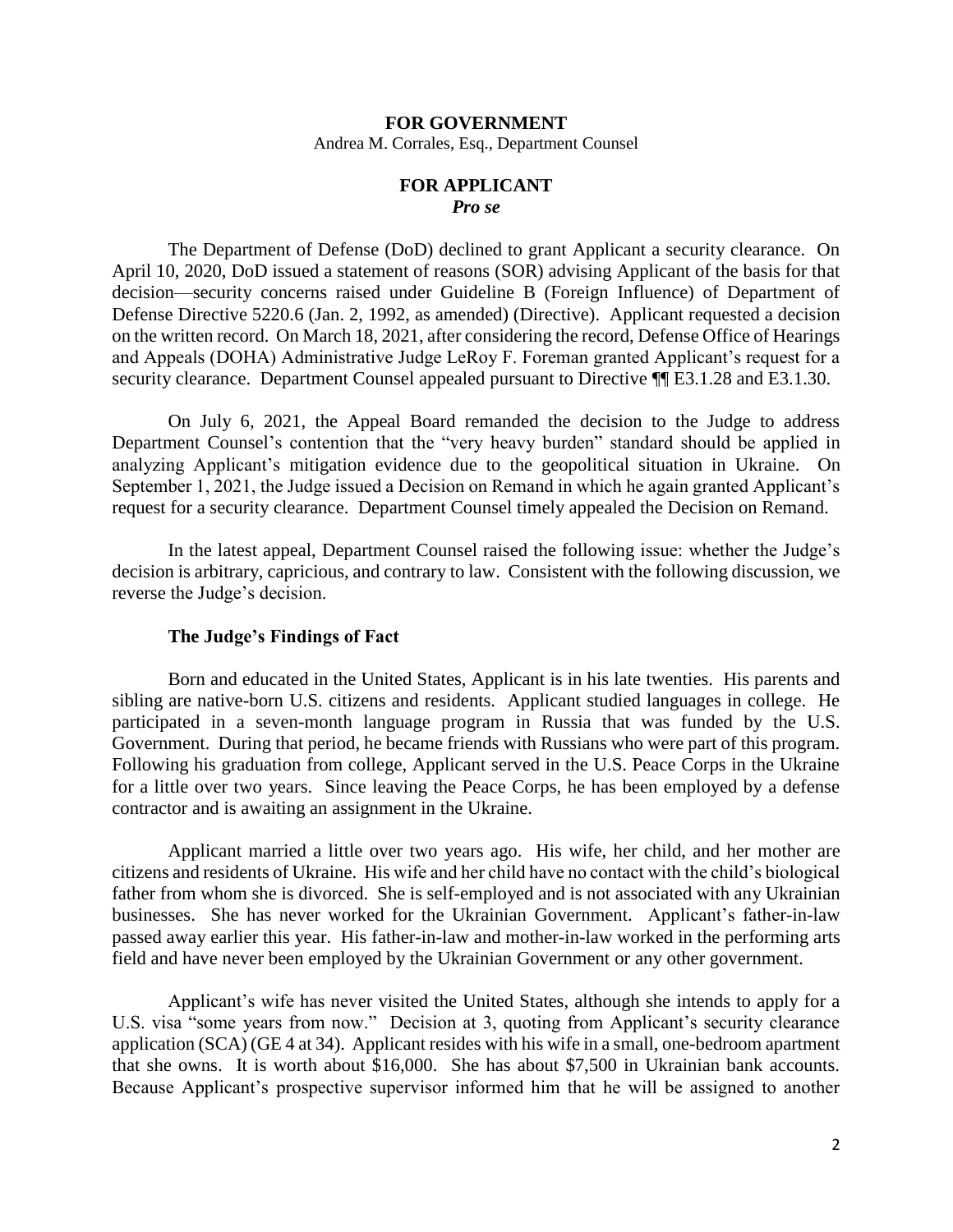region in Ukraine if he is granted a security clearance, he and his wife plan to sell her apartment and rent a place in the other region.

 Applicant has engaged in freelance employment projects in Ukraine to improve his financial situation. A Ukrainian company invited him for a final job interview but he declined that opportunity because he was pursuing employment with the defense contractor. During a background interview, he indicated he would accept the Ukrainian company's offer if it called him again. In his SCA, Applicant listed that he had close or continuing contact with several Ukrainian and Russian citizens. He met those Ukrainian contacts, who are employed at a Ukrainian state university, while he was serving in the Peace Corps. He cut off contact with his Russian acquaintances and all but two of his Ukrainian acquaintances after becoming aware of the potential integrity, sincerity, enthusiasm, and his passionate attitude about his service to the United States and the mission of the Peace Corps in Ukraine." Decision at 5. security concerns arising from those contacts. His remaining Ukrainian contacts are selfemployed. Former Peace Corps colleagues submitted letters praising Applicant "for loyalty,

 college friend has visited him and his wife in Ukraine. Until the imposition of COVID travel ticket to travel to the United States for two weeks in 2022 to attend a wedding and visit family and friends. He is also an active alumnus of a U.S. university and recently received recognition for his Applicant maintains close relationships with friends and family in the United States. A restrictions, Applicant regularly traveled to the United States to visit family and friends. He has a participation in a mentorship program.

 "The United States attaches great importance to the success of Ukraine as a free and democratic state with a flourishing market economy. The U.S.-Ukraine Charter on Strategic Partnership highlights the importance of the bilateral relationship and continued commitment to (NATO) and Ukraine." Decision at 5. The United States is assisting Ukraine to fully integrate into the Euro-Atlantic community. Both countries belong to a number of the same international organizations. "There is no indication in the administrative notice documents indicating that the United States to support enhanced engagement between the North Atlantic Treaty Organization Ukraine targets the United States for military or economic espionage." Decision at 6.

 democracy. While its first presidential election was married by governmental intimidation and electoral fraud, its most recent presidential and parliamentary elections were considered free and fair by international observers. Ukraine has significant human rights and police corruption Since its independence from the Soviet Union in 1991, Ukraine has been undergoing profound political and economic changes as it moves towards a market economy and multiparty problems.

#### **The Judge's Analysis**

 government to survive." Decision at 11. The "very heavy burden" mitigation standard does not The geopolitical situation in Ukraine is much different now than "in 2014 and 2015, when the level of unrest and Russian aggressiveness raised questions about the ability of the Ukrainian apply to Ukraine.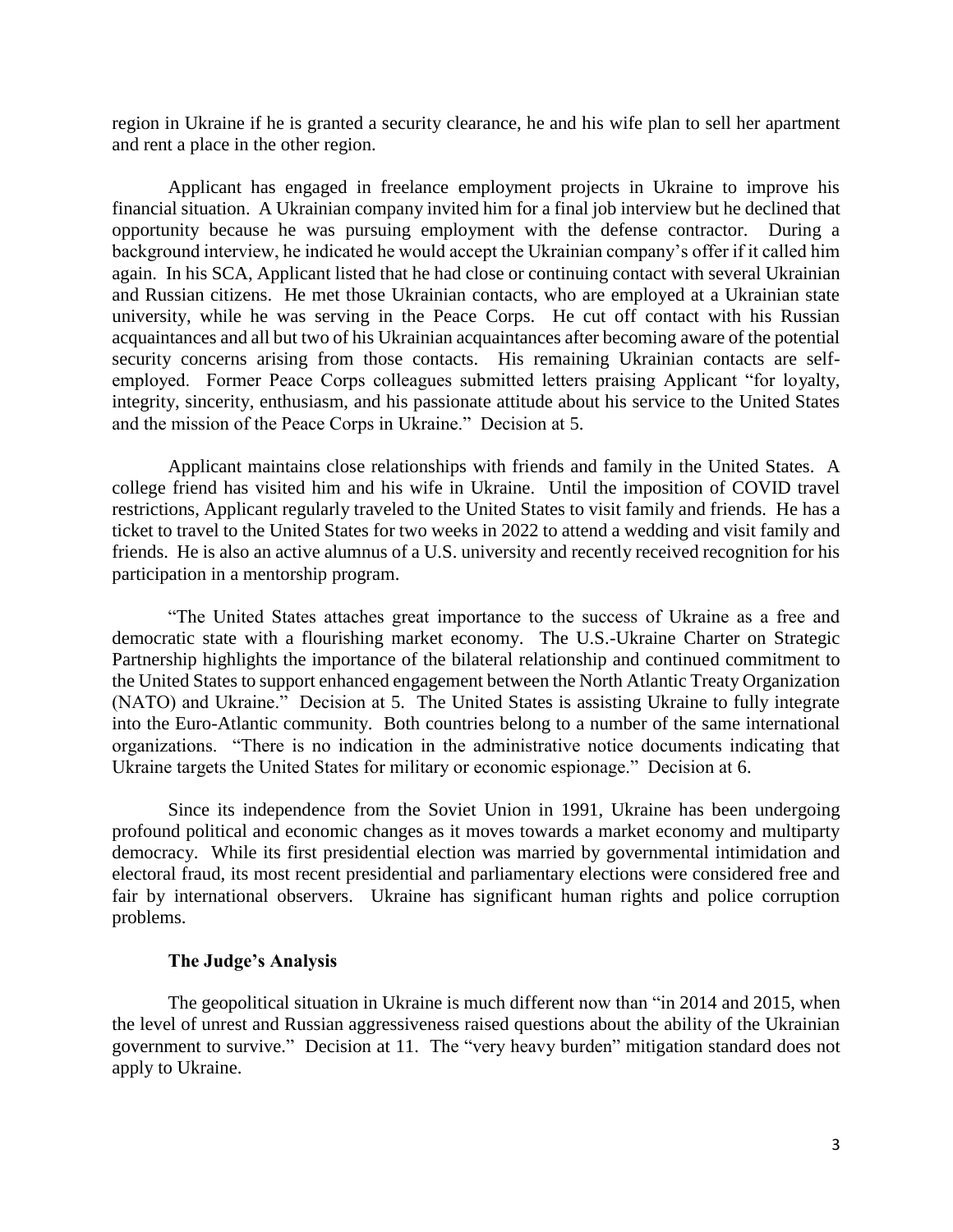inducement, etc., and a potential conflict of interest between his obligation to protect classified information and his desire to help foreign individuals. The evidence establishes Mitigating Condition 8(b), *i.e.*, "there is no conflict of interest, either because the individual's sense of loyalty or obligation to the foreign person, or allegiance to the group, government, or country is so interest[.]" Applicant has deep and longstanding relationships and loyalties in the United States. His goal is for his wife and stepson to become U.S. citizens. He has terminated all contacts with Russian citizens and limited his contacts with Ukrainian citizens with the exception of his family members and two friends he met while working in the Peace Corps. Mitigating Condition 8(d), *i.e.*, "the foreign contacts and activities are on U.S. Government business or are approved by the agency head or designee[,]" applies to his Peace Corps involvement in Ukraine but not to his Applicant's foreign contacts establish a "heightened risk" of foreign exploitation, minimal, or the individual has such deep and longstanding relationships and loyalties in the United States, that the individual can be expected to resolve any conflict of interest in favor of the U.S. continuing contacts.

#### **Discussion**

 $\overline{a}$ 

 There is a strong presumption against the grant or maintenance of a security clearance. *See Dorfmont v. Brown*, 913 F. 2d 1399, 1401 (9th Cir. 1990), *cert. denied,* 499 U.S. 905 (1991). After the Government produces evidence raising security concerns, an applicant bears the burden of persuasion concerning mitigation. *See* Directive ¶ E3.1.15. The standard applicable in security clearance decisions "is that a clearance may be granted only when 'clearly consistent with the interests of the national security.'" *Department of the Navy v. Egan*, 484 U.S. 518, 528 (1988). "Any doubt concerning personnel being considered for national security eligibility will be resolved in favor of the national security." Directive, Encl 2, App. A  $\P$  2(b).

 In deciding whether the Judge's rulings or conclusions are erroneous, we will review the Judge's decision to determine whether: it does not examine relevant evidence; it fails to articulate a satisfactory explanation for its conclusions, including a rational connection between the facts found and the choice made; it does not consider relevant factors; it reflects a clear error of decision that runs contrary to the record evidence; or it is so implausible that it cannot be ascribed to a mere difference of opinion. *See, e.g.*, ISCR Case No. 14-02563 at 3-4 (App. Bd. Aug. 28, judgment; it fails to consider an important aspect of the case; it offers an explanation for the 2015).

 creates a clear, present, and ongoing security risk that is not mitigated under any standard." Appeal Brief at 10. Department Counsel appears to be advocating for a *per se* bar to a security clearance under the adjudicative guidelines.<sup>1</sup> See, e.g. ISCR Case No. 05-00951 (App. Bd. May 19, 2006) In the latest appeal, Department Counsel states that, "although the Government is not appealing the Judge's determination that he would not hold Applicant to a very heavy burden, the onerous facts in this case – an applicant who has embraced life in a country occupied by Russia – under Guideline B. Neither the Judge nor the Appeal Board has the authority to create such a bar for the proposition that Administrative Judges are bound by agency policy.

 $1$  In our prior decision in this case, we noted that Department Counsel on appeal was proposing for the first time to apply a standard. As we commented then, ". . . this cannot become a practice in DOHA cases." *See* ISCR Case No. 19-03991 at 2, n.1 (App. Bd. Jul. 6, 2021).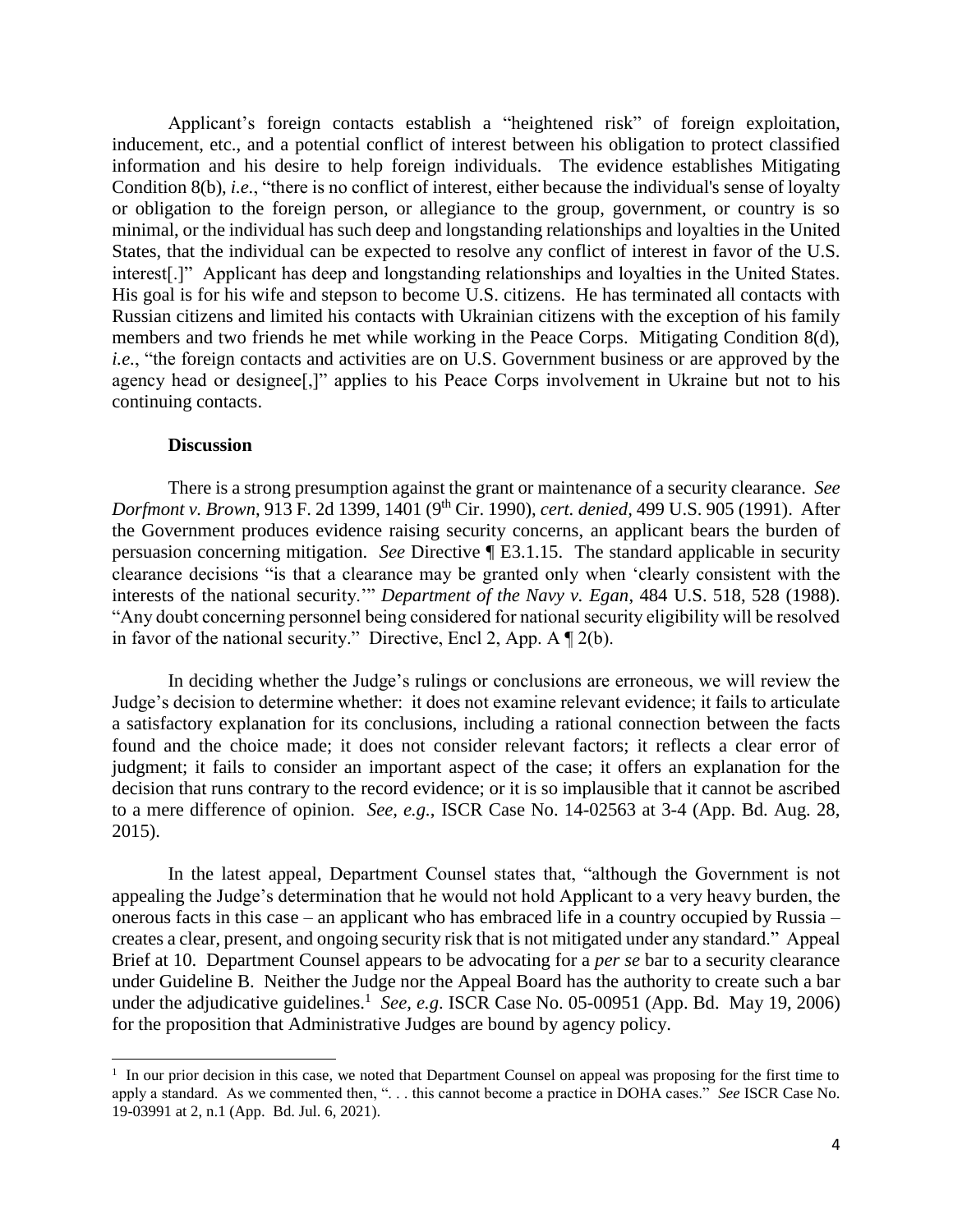In Guideline B cases, the current geopolitical conditions in a country are relevant considerations that must be brought to bear in making a security clearance determination. *See, e.g.*, ISCR Case No. 11-04980 at 6 (App. Bd. Sep 21. 2012). Furthermore, recent experience has shown that a friendly country in bad circumstances can very quickly become a new place. that was allied with us fell very quickly, even unexpectedly, leaving an unknown number of persons with ties to the United States in a precarious situation. The Judge's decision alludes to Developments over the summer in Afghanistan highlight this point. A country with a government these developments but draws no conclusions from them.

 Applicant's choice is to reside in Ukraine (in and of itself, a perfectly valid choice) where he has multiple contacts. Although Ukraine is a friendly country, its current geopolitical circumstances are problematic from a security perspective. Russia, a hostile power, is next door. Russia invaded Ukraine in 2014. It occupies Crimea and other portions of Ukraine. Tensions intervene militarily in Ukraine again. Applicant's relatives in Ukraine could become a means though which Russia or its surrogates exert pressure on him to compromise U.S. protected outweigh his ties to wife, stepchild, and mother-in-law in Ukraine. As noted above, any doubt remain high between these countries. Having invaded once, the possibility exists that Russia may information. Such geopolitical circumstances warrant a heightened level of scrutiny in analyzing the mitigation evidence. *See, e.g.*, ISCR Case No. 12-05092 at 5 (App. Bd. Mar. 22 2017). From our review of the record, the evidence is not sufficient to demonstrate that, given the potential for a significant conflict of interest in this case, Applicant's obligation to the U.S. would necessarily must be resolved in favor of the national security.

 Applicant's conduct and character are not an issue in this case. His circumstances create security concerns. Common sense and a knowledge of the ways of the world suggest that even those whose character is unimpeachable could be faced with circumstances that would seriously tempt them to place the safety of loved ones ahead of other competing interests. In this case, the record evidence, when viewed as a whole, is not sufficient to mitigate the Government's security concerns under the *Egan* standard.